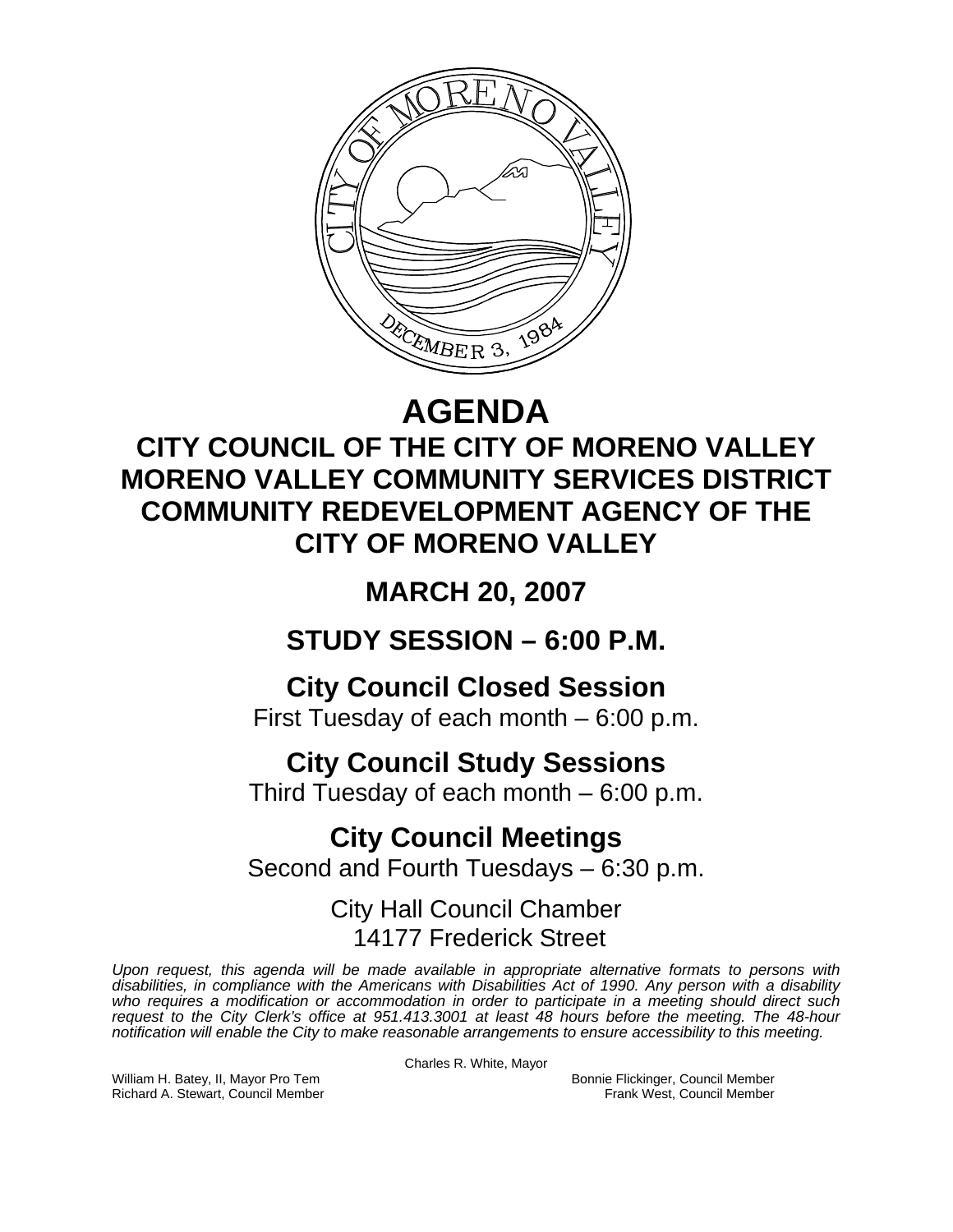#### **AGENDA MORENO VALLEY CITY COUNCIL MORENO VALLEY COMMUNITY SERVICES DISTRICT COMMUNITY REDEVELOPMENT AGENCY OF THE CITY OF MORENO VALLEY STUDY SESSION - 6:00 P.M. MARCH 20, 2007**

- **CALL TO ORDER**
- **PLEDGE OF ALLEGIANCE**
- **INVOCATION**
- **ROLL CALL**
- **INTRODUCTIONS**

### • **PUBLIC COMMENTS ON MATTERS UNDER THE JURISDICTION OF THE CITY COUNCIL**

There is a three-minute time limit per person. Please complete and submit a BLUE speaker slip to the City Clerk. All remarks and questions shall be addressed to the presiding officer or to the City Council and not to any individual Council Member, staff member or other person.

- 1. PowerPoint Presentation on Tobacco Retail Licensing in Riverside County by Robert Peterson, M.P.H., Director of the Riverside County Department of Public Health **(ATCM/15 Min.)**
- 2. Discussion of Municipal Code Section 9.09.140 Self Storage Warehouses and the Requirement that Self-Storage Uses not Front on Major Arterials and that Commercial or Other Allowed Uses within the Underlying Zone Provide Screening of the Self-storage Warehouse **(CDD/ 5 Min.)**
- 3. Study Session Review of Current Hillside Development Standards **(CDD/ 20 Min.)**
- 4. City Council Requests and Communications

(Times shown are only estimates for staff presentation. Items may be deferred by Council if time does not permit full review.)

 $\triangle$  Oral Presentation only – No written material provided